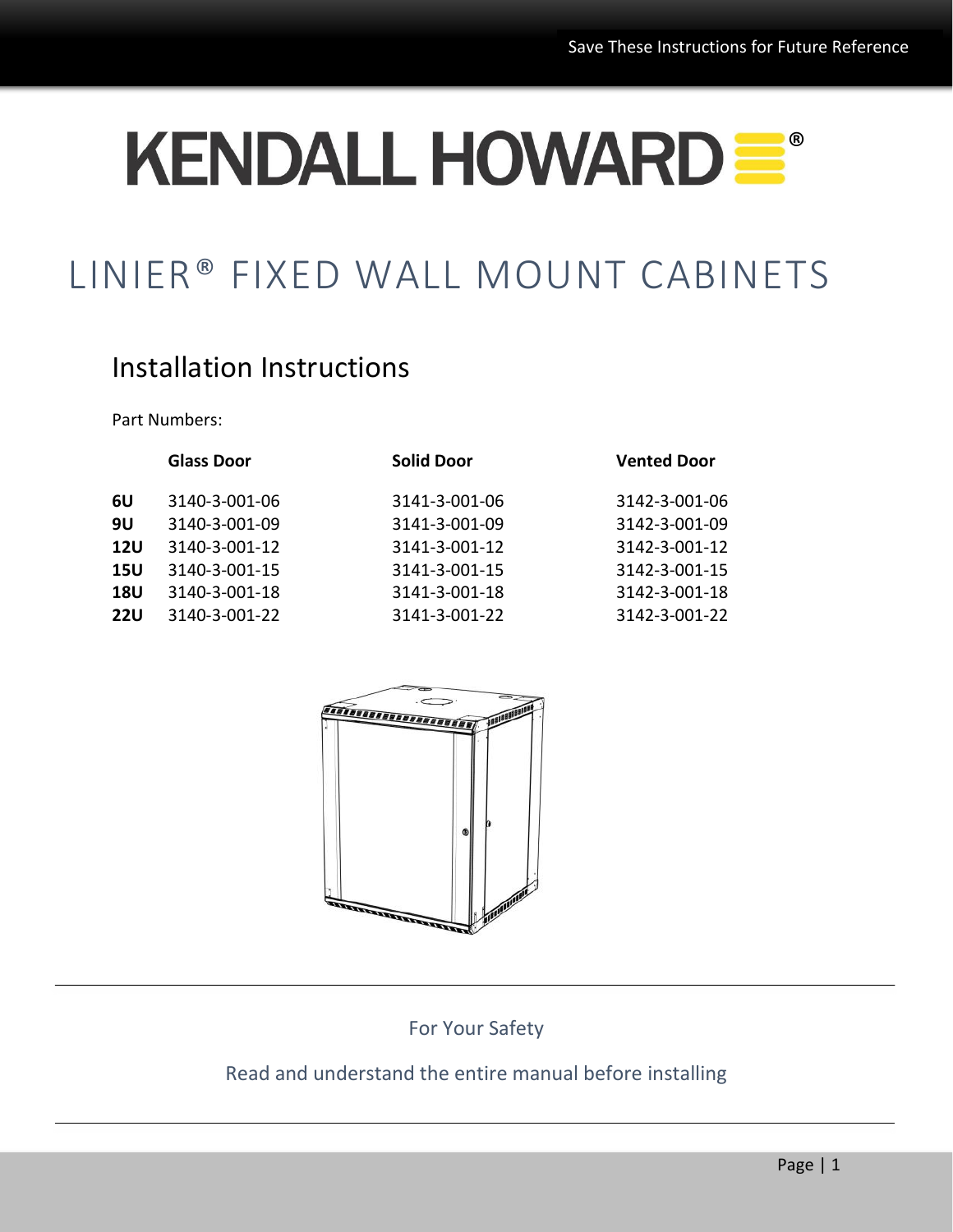# TABLE OF CONTENTS

#### <span id="page-1-0"></span>Support

Support is available through the following methods:

**By Phone** from 8:00 AM to 5:00 PM CST. 651.213.1333

**By Email** customerservice@kendallhoward.com

**By Mail** 10152 Liberty Lane, Chisago City, MN 55013

**By Web** www.kendallhoward.com

#### <span id="page-1-1"></span>Disclaimer

DISCLAIMER: Kendall Howard LLC. endeavors to make this manual accurate and complete. However, Kendall Howard LLC makes no representations or warranties of any kind, expressed or implied, about whether the use of products contained herein would infringe any rights or the correctness, accuracy or reliability of the information contained herein or that said information covers all details, conditions, or variations. The information herein does not provide for every possible contingency in connection with the installation or use of the product(s). The information contained in this document is subject to change without notice or obligation. Kendall Howard LLC assumes no responsibility for the accuracy, completeness or reliability of the information contained in this document. Any reliance placed on the information is therefore strictly at your own risk.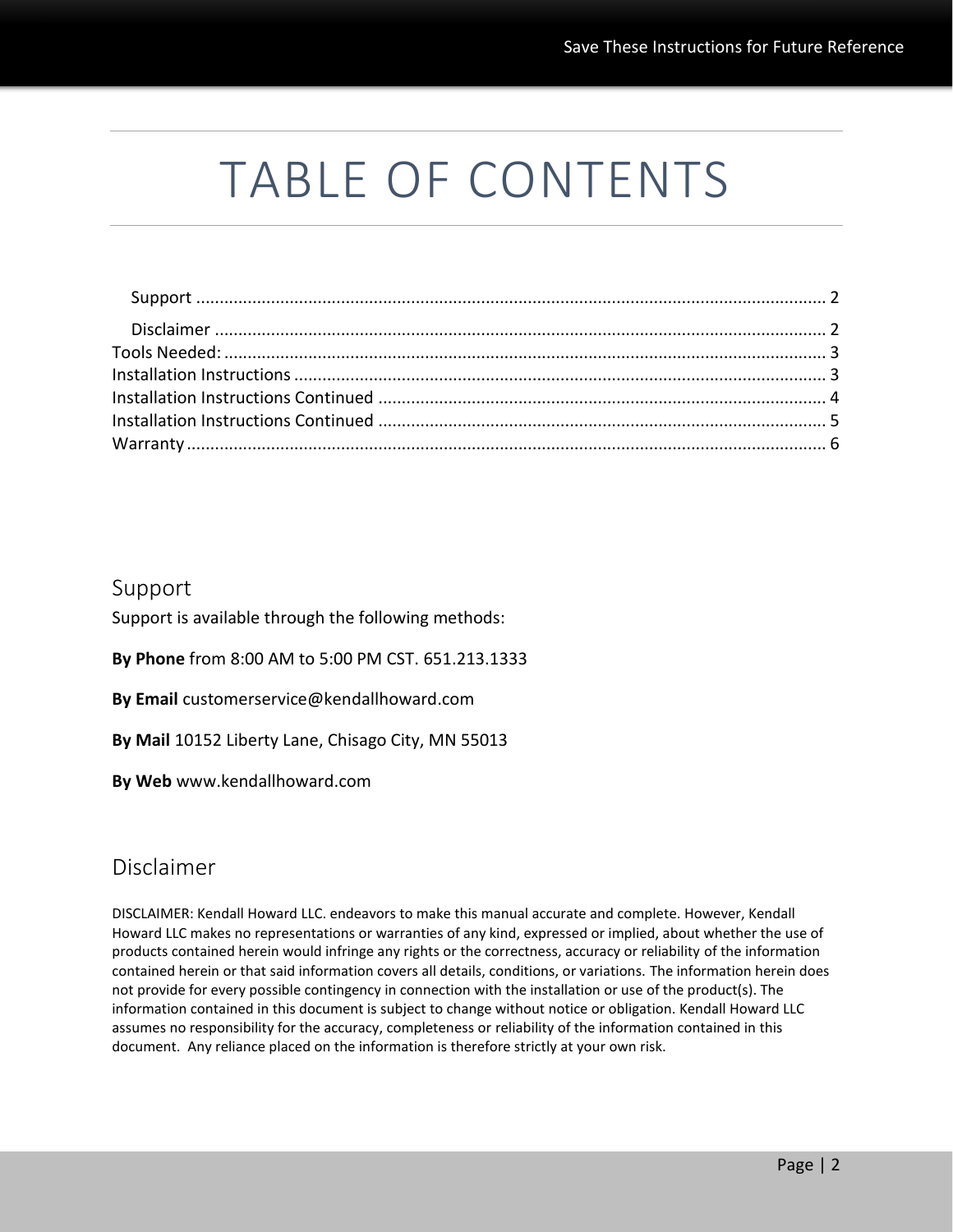# <span id="page-2-0"></span>Tools Needed:

Drill, Phillips, and Flathead Screwdrivers



# <span id="page-2-1"></span>Installation Instructions

#### **Step 1:**

Identify the desired mounting surface. The cabinet's mounting holes are 16" apart on center. Mark the mounting surface and install mounting hardware. Leave about ¼" of hardware exposed for mounting. Please note that mounting hardware is not included with cabinet.<br>15" on Center



#### **Step 2:**

Place the cabinet on the exposed mounting hardware. Ensure that the hardware fully engages the recess in the cabinet.

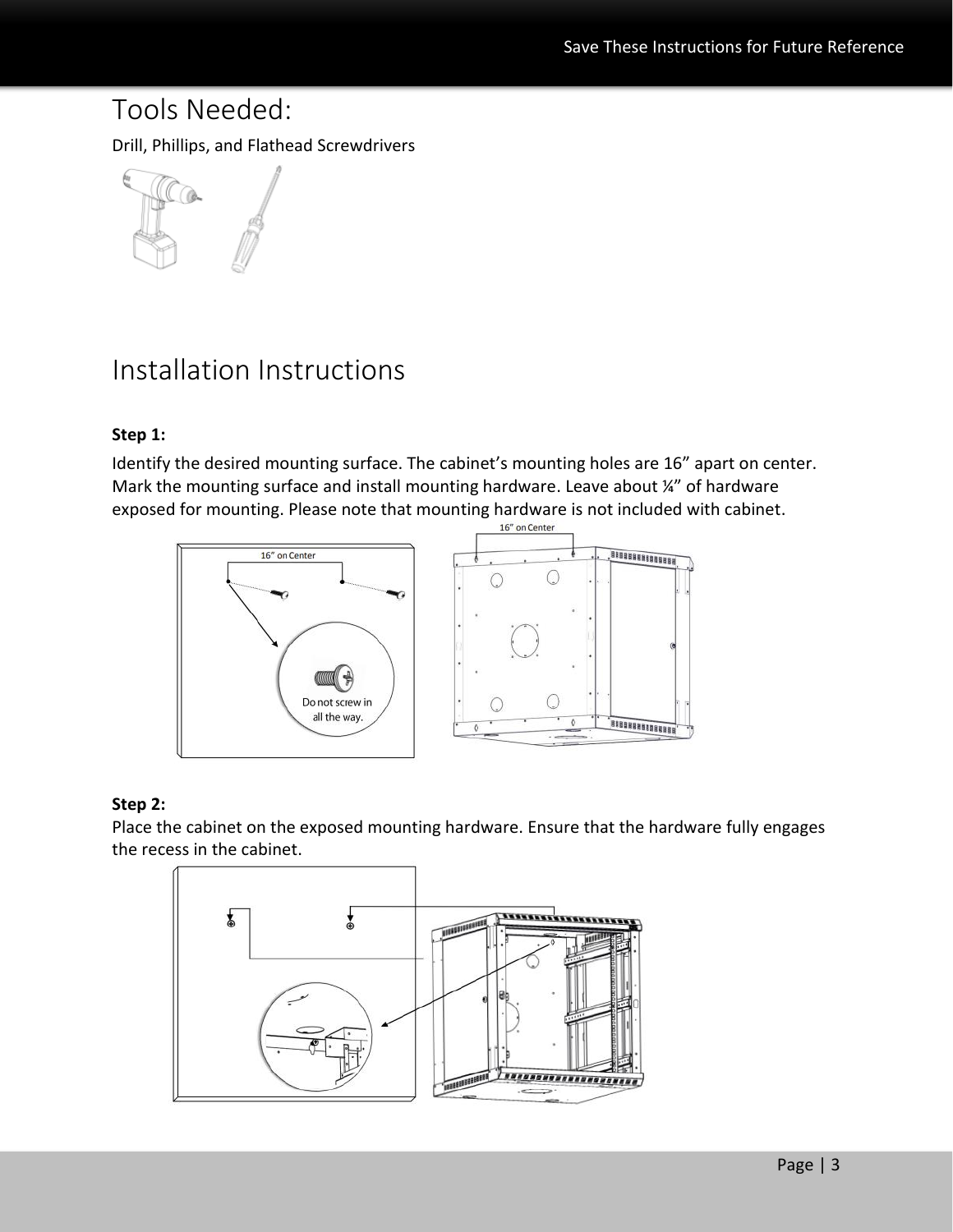## <span id="page-3-0"></span>Installation Instructions Continued

#### **Step 3:**

Install additional mounting screws into the back surface of the cabinet. The spacing is also 16" on center. Fully tighten hardware.



#### **Step 4:**

There are two pre-installed bushings installed on the non-pivot side of the cabinet door. These bushings are used to protect the door during shipping. These can be removed or saved as spare bushings. The door can also be installed to open to the right or to the left. These bushings are required for proper mounting when changing door opening direction.

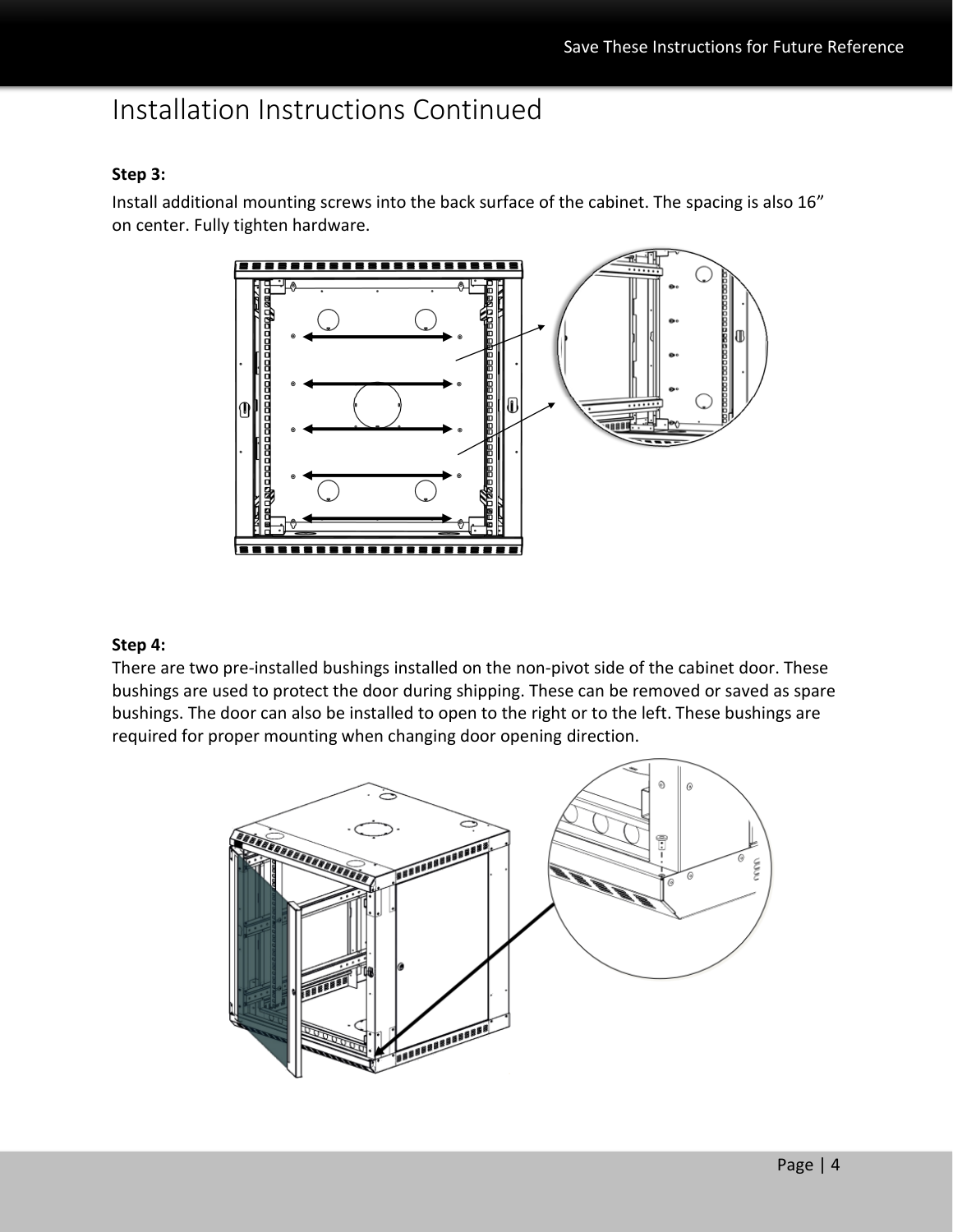# <span id="page-4-0"></span>Installation Instructions Continued

#### **Step 5:**

If rail depth needs to be adjusted, unscrew the mounting screw from the top and bottom of the rail. Move the rail to the desired location. Reinstall the rail with the mounting screw and screw plate.



#### **Step 6:**

To remove the knockouts, insert a flathead screwdriver into the small opening at the edge of the knockout. Pry the knockout up and twist until the insert becomes free.